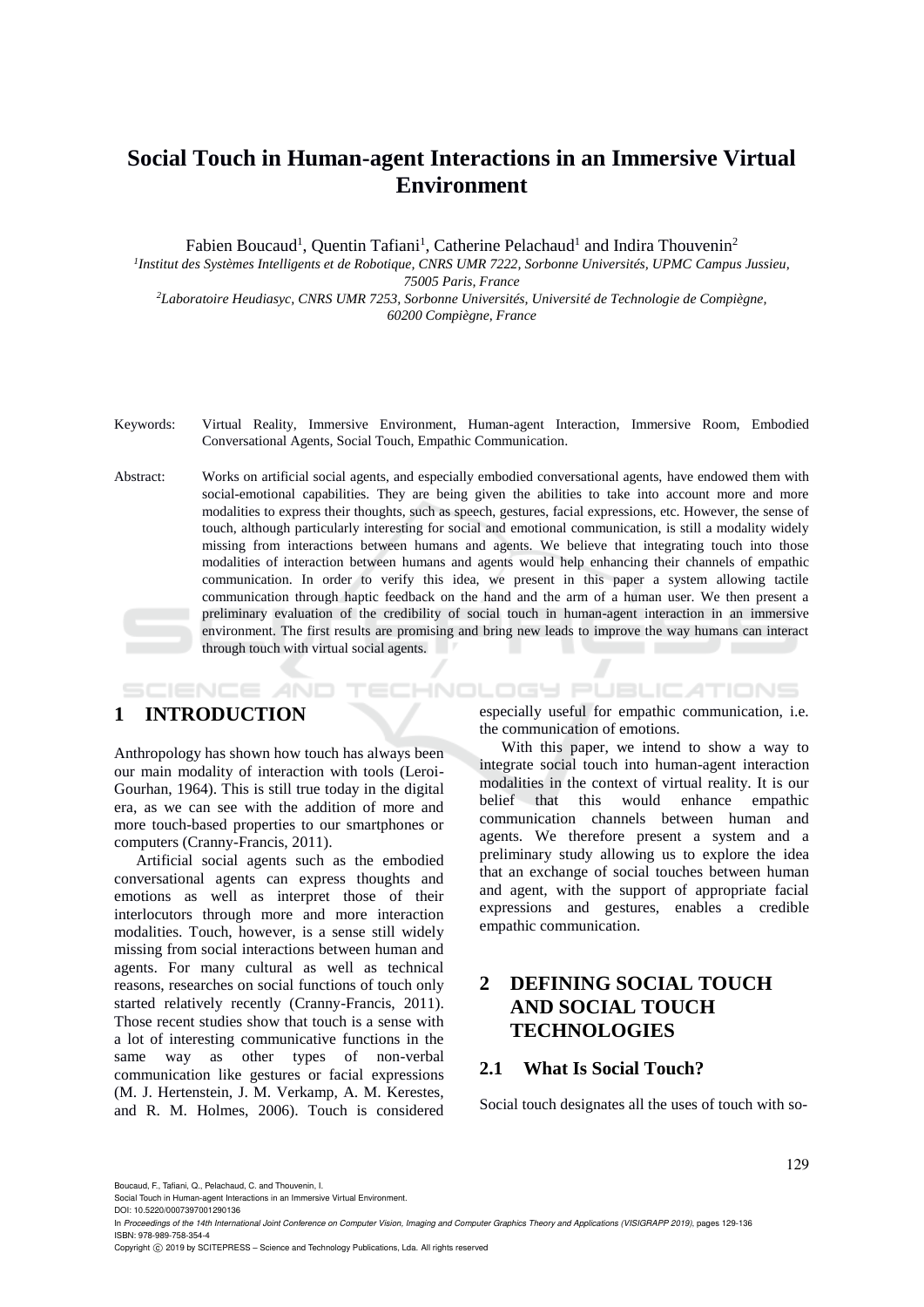cial intentions. A salutation handshake, a tap of encouragement in the back, or any type of nonaccidental interpersonal touch can be considered as an example of social touch.

Works of definition and classification of social touch (M. J. Hertenstein, D. Keltner, B. App, B. a. Bulleit, and A. R. Jaskolka, 2006) (M. J. Hertenstein, R. Holmes, M. McCullough, and D. Keltner, 2009) (Bianchi-Berthouze and Tajadura-Jiménez, 2014) are an essential source of information to elaborate the needs of technological systems able to produce credible social touch. These studies show how the many different types of touch can be defined through their physical properties and how each type of touch can be more particularly apt to express certain specific emotions. Those studies also show how touch is in itself a very multi-modal sense with characteristics as diverse as pressure, impact velocity, speed of the touch movement on the skin (in the event of a caress for example), total duration of the gesture,… But even then, Hertenstein et al. also show how these are not sufficient to correctly interpret the communicative intention of a touch. Touch is indeed based on the principles of equipotentiality and equifinality. That is to say that one unique type of touch, such as hitting someone, can be used to express anger as well as to express encouragement if it is used with a sport teammate for example: this is the concept of equipotentiality. On the other hand, two different types of touch, such as pushing and grasping someone, can still be used indifferently to express the same emotion of anger: this is the concept of equifinality. This means that other factors than the sole physical properties of a touch must be taken into account when socially interpreting any touch event. Among those other factors we can name: the situation in which the touch takes place (competitive setting, salutations, etc.), the relationship between the person touching and the one being touched, their respective cultures, the part of the body that is touched, etc.

## **2.2 Related Works on Social Touch Technologies**

From the technical point of view, haptic technologies (technologies producing kinesthetic or tactile sensations) are very diverse, covering vibration technologies, force-feedback devices or thermal technologies and many more (M. Teyssier, G. Bailly, É. Lecolinet and C. Pelachaud, 2017). Pseudo-haptics, as defined by Gómez Jáuregui, Argelaguet Sanz, Olivier, Marchal, Multon and Lécuyer (2014), allow to give the illusion of a credible force-feedback by using appropriate visual cues to reinforce a simpler existing haptic feedback. However, there are still no technology able to completely reproduce real touch sensations on every level. When it comes to studies on social touch, devices such as the sleeve equipped with vibrators TASST made by Huisman, Darriba Frederiks, van Dijk, Heylen and Krose (2013) are often used.

In his works, Gijs Huisman (2017) differentiates social touch mediation technologies, which focus on transmitting touch from one human to another through a technological interface, from social touch simulation technologies, which generate a tactile behaviour on their own, without human input. While social touch simulation often use social touch mediation technologies to produce its haptic feedback, it also needs the "intelligence" to adapt its behaviour and decide what kind of tactile behaviour it should adopt, based on a decision model.

As to whether mediation and simulation of social touch have the same properties as natural social touch, Van Erp and Toet's studies (2013) prove three principles. Emotions can be transmitted through touch only, without any other cues. Interpersonal communication of emotion or social intention can still be achieved through a technologically mediated touch. Finally, systems are also capable of using technologically mediated touch to successfully transmit emotions, just like humans.

Although with nuanced results, it was shown how simulated social touch enhanced empathic communication when using augmented reality to materialize agents in the social context of a cooperative game (Huisman, Kolkmeier and Heylen, 2014).

Works by Yohanan (2012) on the "Haptic Creature", which has an animal-like appearance, show that humans are expecting the agent to react in a mimetic way when touched. However, there are still very few works that have studied the agent's reaction to being touched when it comes to humanoid agents.

Where most of the works we discussed here were focused on either the agent touching the human or the human touching the agent, our work focuses on using a virtual humanoid embodied conversational agent that will be able to both touch and be touched by the user. We will measure the credibility of the interaction throughout the whole interactive loop.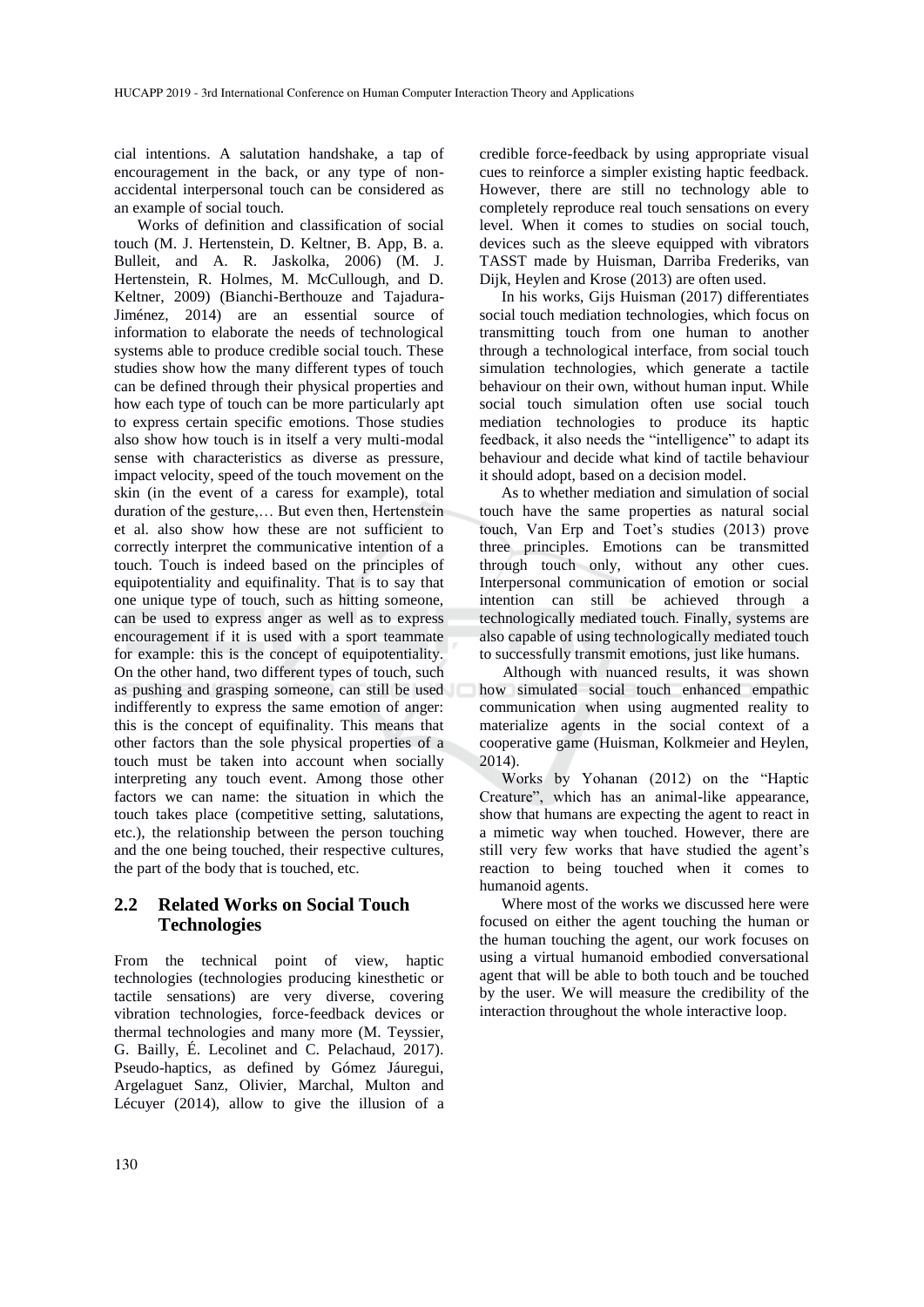

Figure 1: A touch-based human-agent interaction inside the immersive room TRANSLIFE.

## **3 TO TOUCH AND BE TOUCHED IN AN IMMERSIVE VIRTUAL ENVIRONMENT**

## **3.1 How to Touch a Virtual Agent in an Immersive Environment**

To achieve this a priori counter-intuitive idea of touching a virtual agent and having it be aware of the touch, we took inspiration in Nguyen, Wachsmuth and Kopp's works (2007) on the tactile perception of a virtual agent inside an immersive room. The immersive room system produces an immersive environment of virtual reality through the projection of the 3D environment on each of the three walls and the floor it is made up of. This, coupled with motion capture cameras and the use of stereoscopic 3D glasses, allows the user to experience the environment to the 1:1 scale (Cruz-Neira, Sandin and DeFanti, 1993). This very specific setup allows the user to experience a virtual environment while still being able to see and perceive his own body (unlike with most of the head-mounted displays for virtual reality). The user will be able to see himself touch the agent with his own hand and be touched on his own arm.

To make the agent able to perceive touch, Nguyen et al. idea is to cover the 3D model of the virtual agent with a virtual "skin" made up of "tactile cells", which are virtual receptors put on the surface of the body of the agent and taking the form of geometries varying in size and shape. When any element of the real world tracked in the immersive room is detected as colliding with any of the cells, through comparison of coordinates, we consider that

there is touch and we can record its different properties, such as location on the body. This allows to make the agent aware of when it is being touched.

Basing ourselves on these ideas we gave colliders to the 3D model of our virtual agent to reproduce the principle of Nguyen et al.'s skin receptors. These colliders can be seen in Figure 2. Upon collision with the virtual representation of the hand, we record the cell that was touched but also properties such as the duration of the touch, the initial velocity of the hand when the touch occurred, etc. This is done every time a tactile cell is activated and we can build a sequence of touches that will represent the whole touch gesture.



Figure 2: The virtual environment with the agent and its tactile cells (in green).

Without physical embodiment though, our hand will still go through the visual representation of the agent without resistance. It is thus very difficult to measure physical properties such as pressure or to perform types of touch such as holding the arm.

## **3.2 How to Be Touched by a Virtual Agent in an Immersive Environment**

To make touching and being touched by our virtual agent a credible experience, we can't satisfy ourselves with only seeing our hand colliding with and go through the body of the agent. Our interactions with reality are based on our habits of perceiving the world through our senses. When we see our hand coming into contact with something, we are always expecting to feel touch. If that sensation was missing when touching the agent, there would be perceptive dissonance, which would produce discomfort and a loss of credibility of the interaction. In order to give the user a substitute sensory feedback able to compensate perceptively the immaterial nature of the virtual body, we turned ourselves towards the design and creation of a sleeve and a glove able to perform haptic feedbacks. Those two devices are required to simulate the touch of the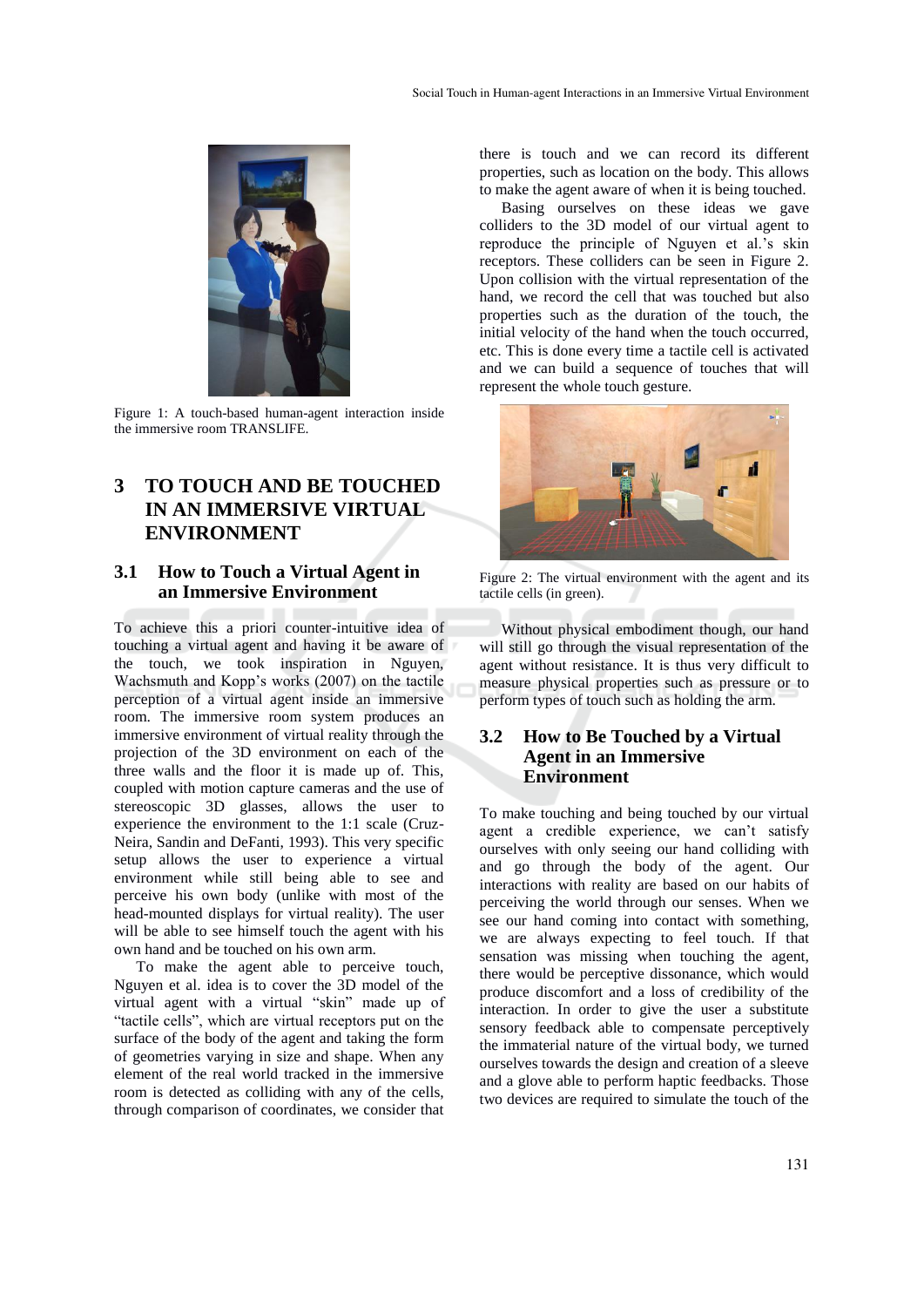agent on the human (sleeve) and to offer a suitable perceptive substitution when the human touches the agent (glove).

## **4 DESIGNING HAPTIC INTERFACES**

In order to implement haptic feedback for the user, we designed an interface composed of two devices: a glove equipped with four vibrators (similar to the ones we can find in a smartphone in terms of size and power) on each corner of the palm of the hand, and a sleeve using the same vibrators in the shape of a matrix of two columns and four lines of those vibrators. The arm and the hand are privileged places for social touch, where it is generally well received even between strangers (Suvilehtoa, Glereana, Dunbarb, Haria and Nummenmaa, 2015).

We chose to use vibrations for its lightweight, making it easy to wear on the body, as well as for the richness of the scientific literature on how we can use them to produce interesting haptic sensations (Huisman et al., 2013). Despite their inherent limitations when it comes to reproducing human touch sensation, we used the principles of the tactile brush algorithm (Israr and Poupyrev, 2011) on the sleeve and achieved the simulation of four different types of touch by manipulating duration and intensity levels of the vibrations. Those four types of touch were based on Hertenstein et al. (2006) (2009) categorization of the types of touch and were chosen for their ability to transmit different emotions. Those types of touch are hitting, tapping, stroking and what we will call a neutral touch. We defined the physical properties of those touches as follow:

- A hit is a short touch (400 ms) without any movement and with a high intensity.

- A tap is a very short touch (200 ms) without any movement and with a moderate intensity.

- A stroke is a longer touch (4\*200 ms) with a movement on the skin and with a lower intensity.

- A neutral touch is a longer touch (1000ms) without any movement and with a lower intensity.

As natural human touch has much more physical properties than the few we can take into account with vibrations, some types of touch can't be reproduced with those devices, such as any type of touch using pressure. Nevertheless, we believe that those four types of touch can be simulated in a satisfactory way by vibrations and suffice to produce an understandable haptic feedback for the user.

To prevent another perceptive dissonance, the gesture visually performed by the agent also had to be correctly synchronized with the vibrations. The prototype of the sleeve built for our system can be seen in Figure 3 and makes use of the Arduino technology.

We will now present the preliminary study conducted to make a first evaluation of the system.



Figure 3: The sleeve prototype.

## **5 PRELIMINARY STUDY**

With this first experiment, we aim to produce a preliminary study on the credibility of simulated social-touch based interactions between human and agent in our immersive room TRANSLIFE. This will also serve as an evaluation of the system we built and presented in the previous sections.

#### **5.1 Experimental Protocol**

This preliminary experiment is split in two distinct phases in which the participant will have to touch and be touched by a virtual agent. A between subject design was chosen in order to prevent fatigue (the experiment being already quite long) as well as any bias based on the participant learning from the phases. Participants are thus divided in three groups depending on the emotion they have to transmit and the emotion being transmitted to them by the agent.

Before the beginning of the experiment, in order to reduce the novelty effect, the participant is put in a test environment which allows him to familiarize himself with the virtual environment, the haptic feedbacks and a different virtual agent than the one used in the rest of the experiment.

The actual environment (see Figure 2) is then launched and the participant is asked to get the attention of the agent, who is first turned away from the participant, by placing himself on the white marking and touching the agent. The agent then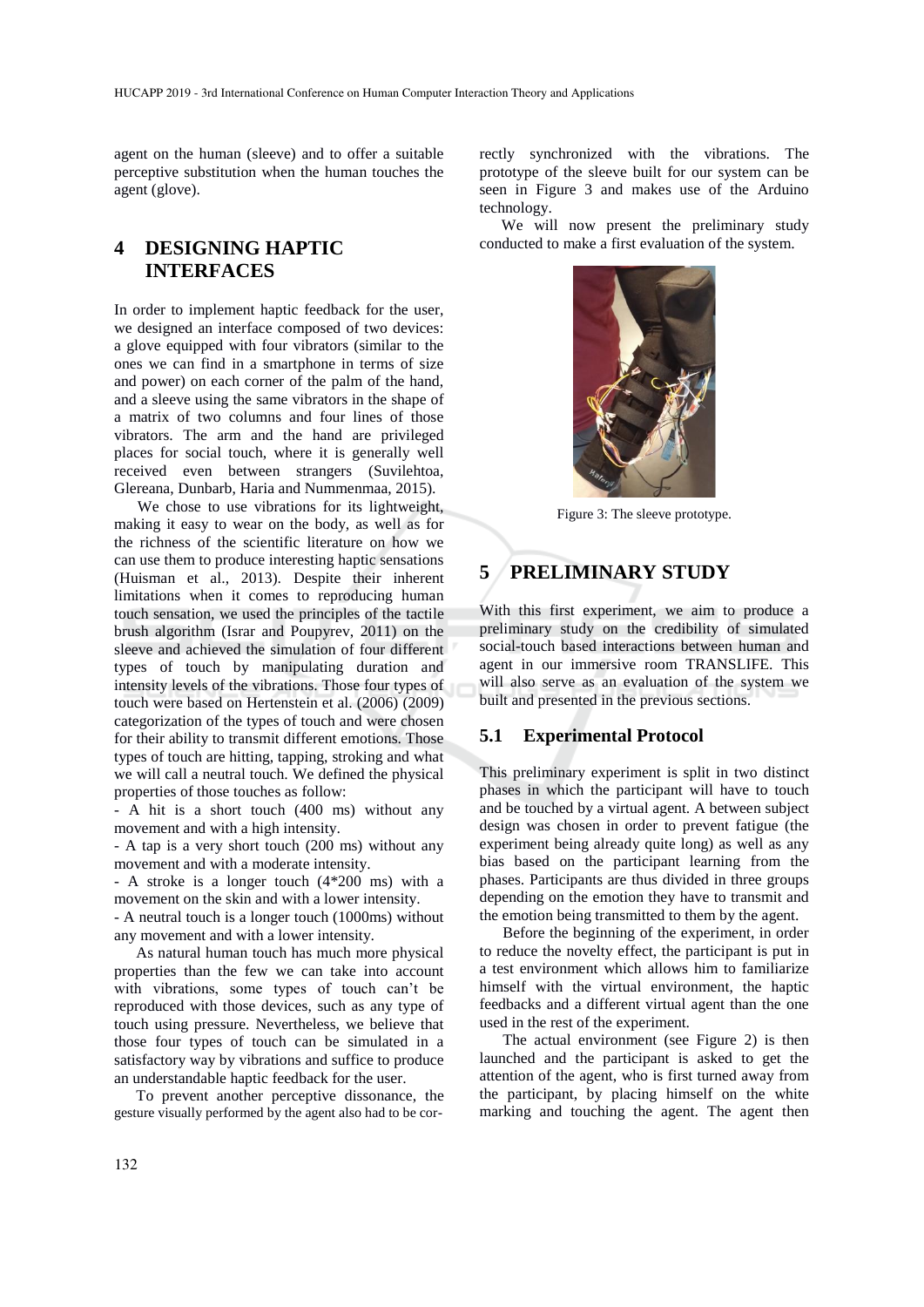turns around and proceeds to introduce itself as Camille and explains the experiment.

Phase 1. The participant will first express an emotion by touching the agent with the vibratory glove, and the agent will answer to the touch and the emotion transmitted with an adequate facial expression. Practically, the participant touches the agent four times and is left free to use any touch type he considers appropriate, while being warned that only his hand is recognized by the system.

During this phase, emotional scenarios will first be read to the participant in order to indicate the emotion that must be transmitted and its intensity to the participant. There are two sessions of four touches in which the same emotion is being transmitted but each session is preceded by a different scenario indicating a different intensity of the emotion. Our goal in using two distinct emotional intensities is to observe and determine if the participant uses different kinds of touch. Three emotions were chosen to be transmitted, they are sympathy (C1), anger (C2) and sadness (C3). Those emotions benefit from being very different from each other while being a priori easily understandable for the participants. Emotional scenarios are based on works by Bänziger, Pirker and Scherer (2006) and by Scherer, Banse, Wallbott and Goldbeck (1991). As an example, the following low emotional intensity scenario was used to indicate sympathy: "You meet a friend of yours, Camille, that you hadn't seen for some time. You express what you are feeling to her." High emotional intensity scenarios involve more emphatic adjectives and expressions.

Phase 2. Still inside the room, the virtual agent will then touch the participant where the vibratory sleeve is worn, while performing facial expression and gesture adequate to the emotion being expressed. The emotion being expressed is different from the one expressed in the previous phase to prevent any kind of learning bias (future works should beware order bias though).

There are also two sessions of four touches in this phase, and it is the same emotion that is being expressed in both phases but this time it is the type of touch that changes between the sessions. The agent uses stroking and tapping to express sympathy while tapping and hitting are used for anger, and stroking and neutral touch are used for sadness.

As said before, physical properties of touch are not sufficient for the correct interpretation of social touch. We chose to add other non-verbal cues, facial expressions and gestures corresponding to the emotions being transmitted, so that we can evaluate

if this setting is already sufficient to the interpretation of touch.

In-between each session of the experiment and at the end, the participant is asked to answer some questions from the questionnaire. At the very end, after having answered the questionnaire, the participant is debriefed about the experiment.

### **5.2 Setup and Questionnaire**

In this setup, we are using a wizard-of-oz type of procedure where the reactions of the agent are prepared in advance and activated by the person conducting the experiment.

The agent is monitored and animated through the use of the GRETA software platform (De Sevin, Niewiadomski, Bevacqua, Pez, Mancini, Pelachaud, 2010), which allows us to manage the social behaviour of such agents both in terms of verbal and non-verbal cues.

As for the questionnaire, it is inspired by works by Demeure, Niewiadomski and Pelachaud (2011). In the first phase, participants are asked to describe the properties of the types of touch they chose to use, so that we can confront the answers to the information recorded by the system as well as to the results from the literature. The participants are also asked to evaluate the degree to which they considered the reaction of the agent to their touch as credible and why. We understand credibility here as the degree to which the participant feels the agent behaved itself in an adequate human-like way.

In the second phase, participants are asked to describe the tactile sensation they felt when the agent touched them and to name it. Finally, participants were asked to determine to what degree they felt like the agent was expressing sadness, anger or sympathy, or any other kind of emotion they believed they had felt, and to evaluate to which degree they considered the behaviour of the agent as credible and why.

#### **5.3 Participants**

The experiment, which lasted one hour on average, was conducted with twelve participants, among which there were eight women and four men. Nine of those participants had no prior experience of virtual reality. Ten considered themselves as having a good touch receptivity (they thought they received touch well) and two didn't know. All the participants were between 18 and 39 years old and were of occidental culture. Mean age value was 23,25 and standard deviation was approximately 5,7897.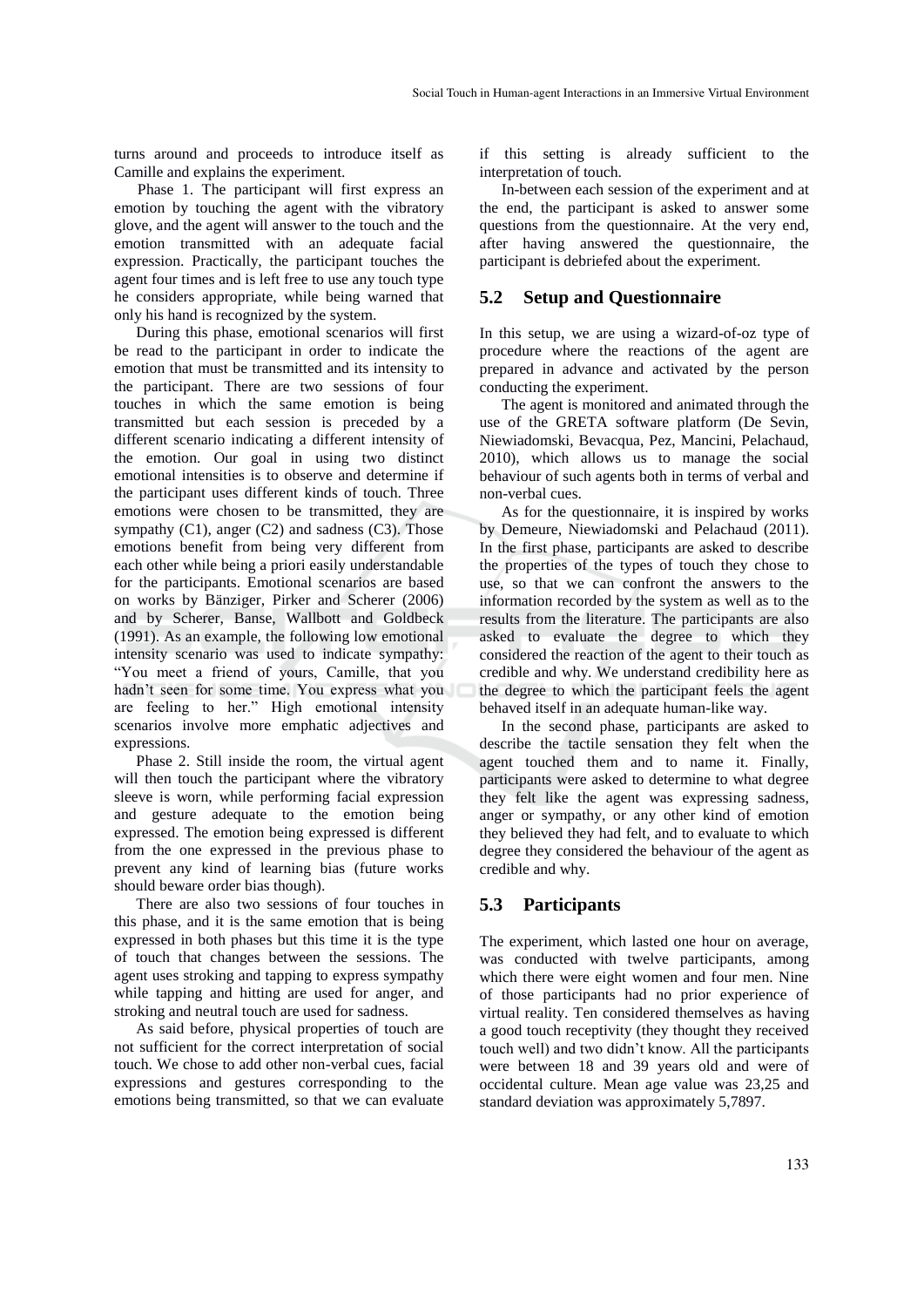## **6 RESULTS**

Subjective data was gathered with 5-items Likert scales. Since we had very few participants (twelve split in three groups of four), conducting future new experiments with more participants and improved procedures should allow to confirm or infirm the following elements.

### **6.1 Touching and Being Touched**

All of the participants that had to transmit sadness through touch expressed a big difficulty to decide how to touch the agent for this emotion.

Unexpectedly, and even though they had been clearly informed that only the glove was tracked and taken account for their touch on the agent, all the participants used a type of touch that we considered as inadequate to virtual reality at least once. In the case of sympathy and sadness most of the participants tried to hug the virtual agent.

Seven out of the eight participants concerned recognized correctly, by name, the vibration pattern that corresponded to a stroking, and more than half of the participants concerned could identify the patterns that simulated both the hit and the tap. However, no participant identified the "neutral touch", which could be explained by the fact that "neutral touch" might not be a natural term.

## **6.2 Overall Credibility of the Touch Interaction and the Agent's Behaviour**

The results shown in Figure 4 (User stand for when the participant touched the agent and Agent stands for when the agent touched the participant) indicate that the agent appeared as more credible when it touched the participants to express anger (red column) and sympathy (green column), with the participants rating its credibility around or above 4 on average. The agent was however much less credible when it reacted to being touched or when it tried to express sadness. In their answers to the questionnaire, participants have said that facial reactions were hardly noticeable when they touched the agent, which can partly explain the low credibility of the agent when it was being touched.

The results shown in Figure 5 indicate that the emotion transmitted by the agent was correctly recognized as anger in group C1 and as sympathy in group C3 by almost all the participants, but that the group that was confronted to sadness had a lot more



Figure 4: Credibility of the virtual agent's behaviour according to participants.

trouble to correctly identify the emotion. We can add that half of the participants from group C2 have said that the agent was trying to comfort them or to be compassionate instead of expressing sadness.



Figure 5: Recognition rate of the emotion transmitted by the agent.

### **6.3 Discussion**

Despite their overall obviously low significance considering the number of participants, we believe the answers support the idea that social touch is a viable modality to enhance empathic communication channels between human and agent. It notably shows how agents using touch to express emotions can be considered as credible by humans. Results are less encouraging when it comes to the credibility of the reaction of the agent to touch. This means that the agent was not perceived as having noticed the touch performed on itself by the participants, or that its reaction was not felt human-like. However, we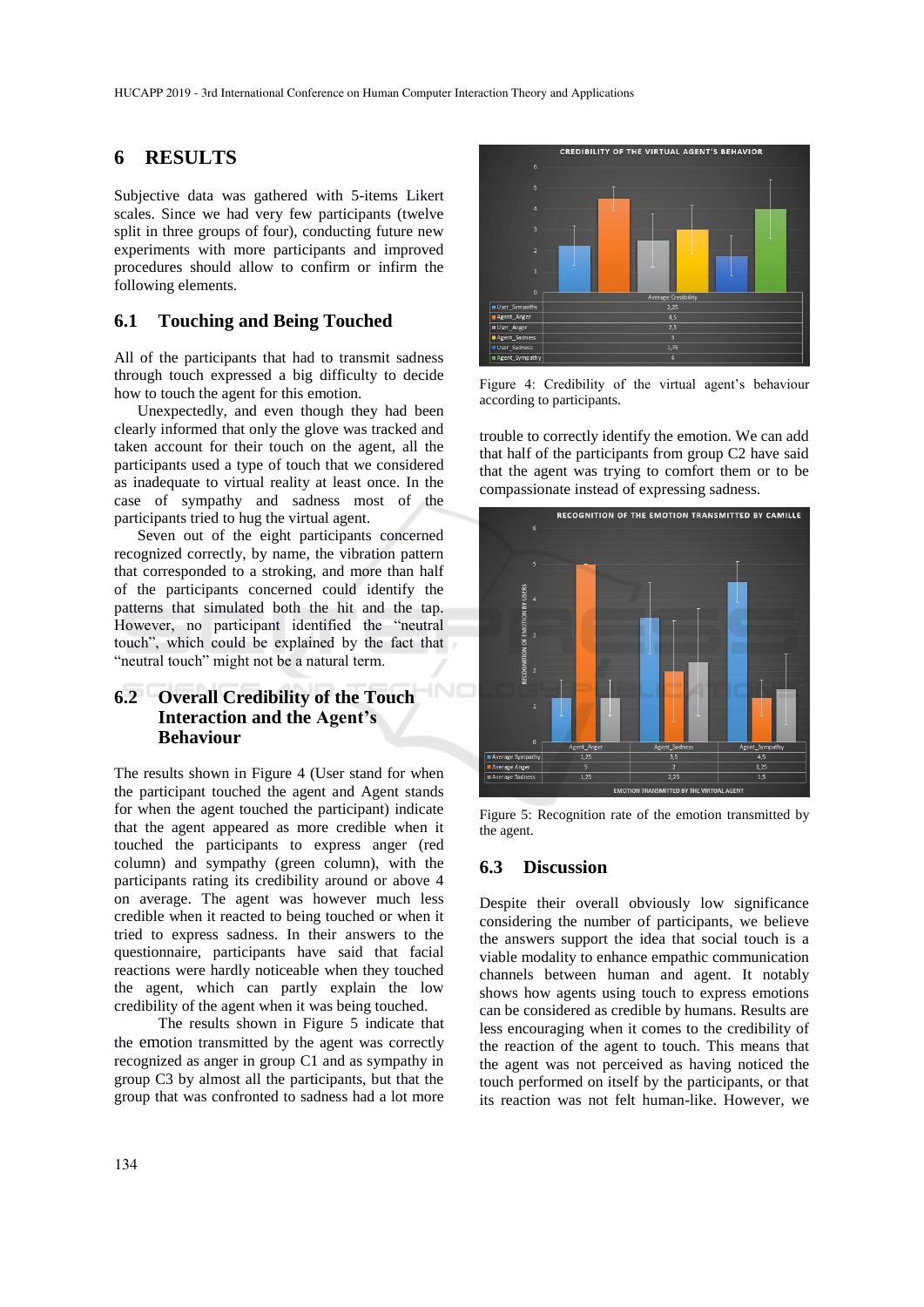believe that this is something that can be improved by enhancing the quality of the other reaction cues of the agent (speech, gestures and especially facial expressions) and by the implementation of a real computational model of emotion that would allow the agent to have a full and autonomous interaction.

Another interesting result is that sadness was poorly recognized and felt hard to transmit through touch. When asked about it, participants said that when they feel sad they are more expecting to be touched by someone else (in order to be comforted or shown empathy) than they are prone to go touch someone. It thus appears that an emotion such as being *sorry-for* someone would be more appropriate in a social touch context than sadness in itself.

It is also noteworthy that even though results were very encouraging about the recognition rate of the types of touch simulated with the sleeve, all the participants have expressed that they didn't feel like vibrations were an appropriate feedback for imitating the natural touch sensations.

Despite this, participants have unexpectedly not hesitated to use types of touch that we had thought inadequate in the context of virtual reality, such as hugging or pushing, all of those being types of touch requiring some kind of physical resistance from the object being touched. While participants absolutely realized that only their hand was detected and received haptic feedback, they still tried to use the types of touch that seemed the most natural to them to express the emotion they had to express.

When asked what kind of perceptive substitution they would have preferred, participants described force-feedback devices. Such devices could indeed give a more realistic sensation of touching something with a physical presence.

Among the other possibilities that can be explored, one of the participant remarked that the vibratory sensation might have seemed less surprising and more credible if there had been some sort of mediation of the touch and the vibratory feedback through some kind of physical tool, such as a HTC Vive controller or any other command device of this kind, instead of the glove. It seemed to the participant that such a proxy would have made the vibrations feel less dissonant, since it would have used a tool that doesn't look like it aims at perfectly imitating the sensation of natural touch.

This idea seemed particularly interesting to us considering that social touch is overall a rarely used social interaction modality in our daily-lives (at least outside ritualistic usages and more intimate relationships), but is, on the other hand, our main modality of interaction with technical objects and

tools. André Leroi-Gourhan (1964) has shown how by becoming bipeds and thus freeing their hands, our main touching organs, the first humans have been able to develop themselves technically and cognitively through the handling of external tools. Using some kind of proxy to mediate our touch in a virtual environment could therefore be a relevant and interesting way to produce a credible social touch sensation even with a sensory feedback very different from the actual sensation of touch. In the context of virtual reality, such a mediation coupled with pseudo-haptics could greatly enhance the quality of the perceptive substitution.

The question remains as to what kind of mediation tool could be relevant in the context of virtual reality. How using such a proxy would influence the behavior of the human towards the agent also needs to be studied with more attention, as it could potentially put distance between them.

## **7 CONCLUSIONS**

To sum things up, our goal was to estimate in what measure credible social interactions based on touch can be implemented between human and embodied conversational agent in a virtual immersive environment. With the system and the preliminary experiment presented in this paper, we hope to have shown that a credible empathic communication between human and agent can indeed be performed with the use of simulated social touch based on vibrations. In particular, we have shown how patterns of vibrations can be recognized as specific types of touch and how emotions transmitted through a combination of touch and facial expressions can also be identified by humans in an immersive virtual environment. Leads on how to improve both the system proposed here and the evaluation protocol have been identified and should allow to pursue new studies on touch-based humanagent social interactions in immersive virtual environments.

However, our agent doesn't meet, yet, all the requirements mentioned in the literature (Huisman, Bruijnes, Kolkmeier, Jung, Darriba Frederiks et al, 2014) that would make it qualify as an autonomous social agent. If it has the ability to perceive and to perform touch, it still lacks the intelligence to interpret the touches and to adapt its behavior accordingly. With an adequate computational model of emotion, a maintained exchange of social touches between human and agent could happen.